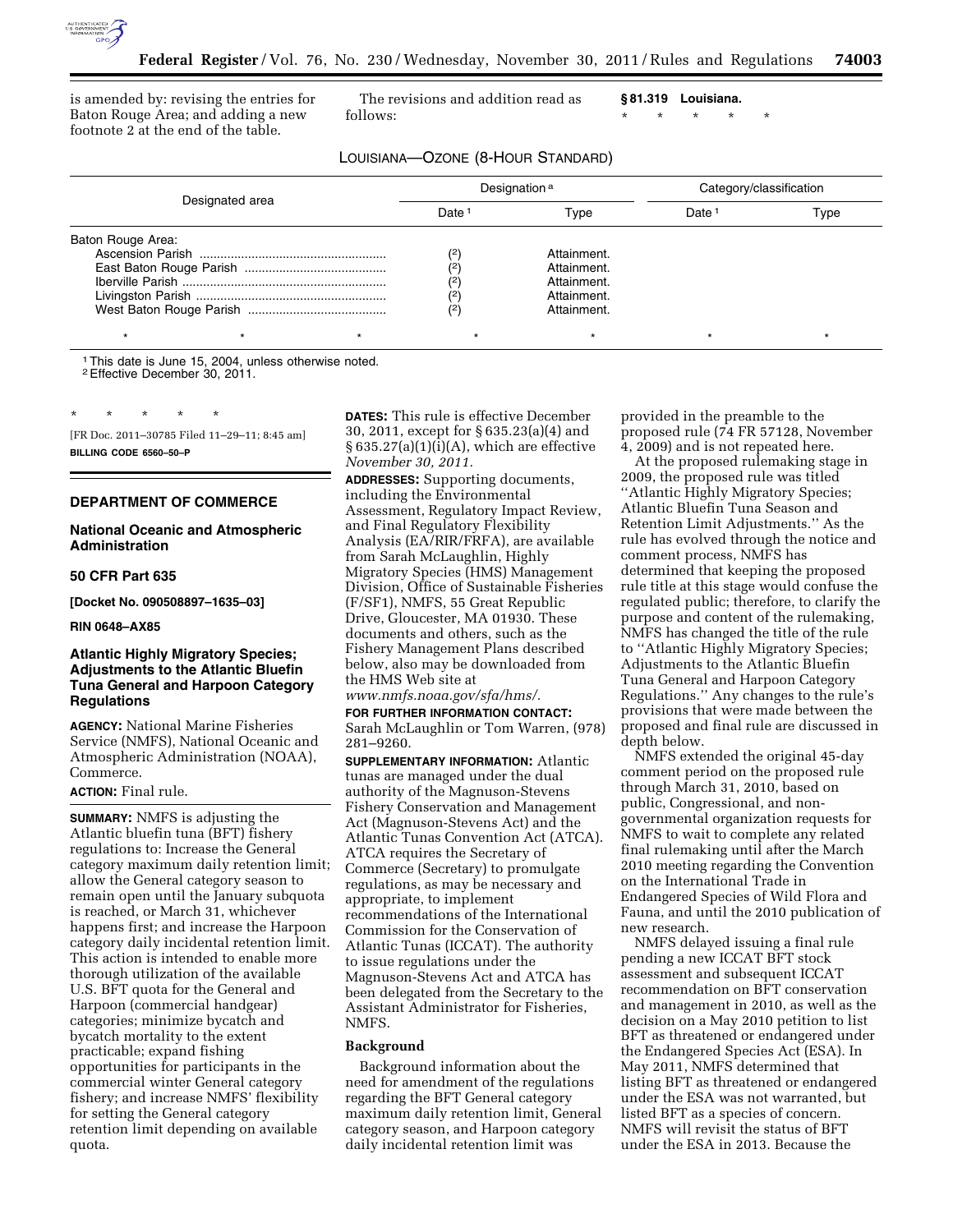concerns that led to NMFS addressing the BFT regulations in the 2009 proposed rule still exist, NMFS is now taking this final action.

## **Changes From the Proposed Rule**

In the proposed rule, with regard to the General category January subquota, NMFS proposed to allow, annually, the General category to remain open from January 1 until the January subquota is determined to be fully harvested, rather than have a set period from January 1 through January 31, as allowed under the current regulations. To effect this change, NMFS proposed to adjust the time period for which the January subquota would be available, such that it would begin January 1 and end when the January subquota is projected to be reached, or May 31, whichever comes first. NMFS indicated that the action likely would lengthen the General category season only by a few weeks, with the duration of the extension dependent on weather conditions and availability of large medium and giant BFT to the fishery during the winter months.

As described in the Comments and Responses section below, following consideration of public comment on the potential impacts of extending the General category season through May of each year, NMFS has decided that the General category season should remain open until the January subquota is reached or March 31, whichever happens first, rather than May 31, as originally proposed. This action is within the scope of alternatives analyzed in the draft EA.

# *Provisions Implemented in This Final Rule*

Adjustment of the General Category Maximum Possible Daily Retention Limit

NMFS implements in this final rule an increase to the General category maximum possible daily retention limit to five fish per vessel. NMFS may increase or decrease the actual allowed daily retention limit of large medium and giant BFT over a range from zero to a maximum of five per vessel via inseason action based on the determination criteria and other relevant factors provided under § 635.27(a)(8):

(i) The usefulness of information obtained from catches in the particular category for biological sampling and monitoring of the status of the stock.

(ii) The catches of the particular category quota to date and the likelihood of closure of that segment of the fishery if no adjustment is made.

(iii) The projected ability of the vessels fishing under the particular category quota to harvest the additional amount of BFT before the end of the fishing year.

(iv) The estimated amounts by which quotas for other gear categories of the fishery might be exceeded.

(v) Effects of the adjustment on BFT rebuilding and overfishing.

(vi) Effects of the adjustment on accomplishing the objectives of the fishery management plan.

(vii) Variations in seasonal distribution, abundance, or migration patterns of BFT.

(viii) Effects of catch rates in one area precluding vessels in another area from having a reasonable opportunity to harvest a portion of the category's quota.

(ix) Review of dealer reports, daily landing trends, and the availability of the BFT on the fishing grounds.

# *Adjustment of the General Category Season*

NMFS implements an adjustment to the regulation that specifies the time period for which the General category January subquota is available, such that the period that begins January 1 would end upon the effective date of a closure notice that NMFS would file with the Office of the Federal Register when the quota apportioned to the period that begins January 1 is projected to be reached, or March 31, whichever comes first. In the future, NMFS will publish a closure action for the General category January subquota in the **Federal Register,** if necessary to close the fishery prior to March 31.

# *Adjustment of the Harpoon Category Daily Incidental Retention Limit*

NMFS implements an increase to the Harpoon category daily incidental retention limit of large medium BFT from two to four per vessel. This action is intended to provide Harpoon category vessels a reasonable opportunity to harvest the allocated Harpoon category quota in its designated time frame (June 1 through November 15 of each year) and minimize the potential for dead discards to the extent practicable.

#### **Comments and Responses**

NMFS received approximately 6,000 written comments, the majority of which were sent through a campaign by a non-governmental organization (NGO) representing environmental interests. Fifteen letters were sent by individuals or organizations (including fishing industry, fishery management council, state, and NGOs), and oral comments were received from the approximately 15 attendees of public hearings in

Gloucester, MA, and Silver Spring, MD. NMFS considered all comments received, and below, responds to comments made on the proposed rule. Similar or same comments from multiple individuals are grouped together by subject. In addition, NMFS received comments on issues that were not part of this rulemaking. These comments are summarized under ''Other Issues'' below.

*Comment 1:* The justification and rationale for an increase in the Harpoon category daily retention limit of large medium BFT is not valid (*i.e.,* the premise that catch has consistently been under the quota is not correct). In 2009, the Harpoon category BFT landings exceeded the baseline quota, and even with the 2009 adjustment to the baseline quota, 25 mt had to be transferred from the Reserve category in August 2009 to ensure that the harpooners did not exceed their quota. We take issue with NMFS' statement that ''While the recreational Angling category and the commercial Longline category have been able to fill their subquotas in recent years, the commercial handgear categories (General and Harpoon) have not.'' Furthermore, the 2010 quota is the lowest in nearly three decades, and starting next year, roll-over of underage will be limited to 10 percent of the baseline quota.

*Response:* NMFS is required under the Magnuson-Stevens Act and ATCA to provide U.S. fishing vessels with a reasonable opportunity to harvest the ICCAT recommended quota. For the General and Harpoon categories, on average, recent landings have been less than either the base or adjusted quotas. Over the last three years, the General category landed an average of 77 percent of its base quota and 60 percent of its adjusted quota, while the Harpoon category landed an average of 68 percent of its base quota and 44 percent of its adjusted quota. This action provides NMFS the option to implement a wider range of daily retention limits to facilitate the harvest of the available U.S. BFT quota, if conditions warrant. Use of such flexibility through the implementation of the higher daily retention limits for the General category will be contingent upon the availability of quota and subject to the determination criteria and other relevant factors outlined in § 635.27 (a)(8). The August 28, 2009, transfer to the Harpoon category (74 FR 44298) was conducted in accordance with the criteria mentioned above.

*Comment 2:* The reasoning underlying the proposed rule is flawed, as evidenced by NMFS' statement that ''These three effort controlling actions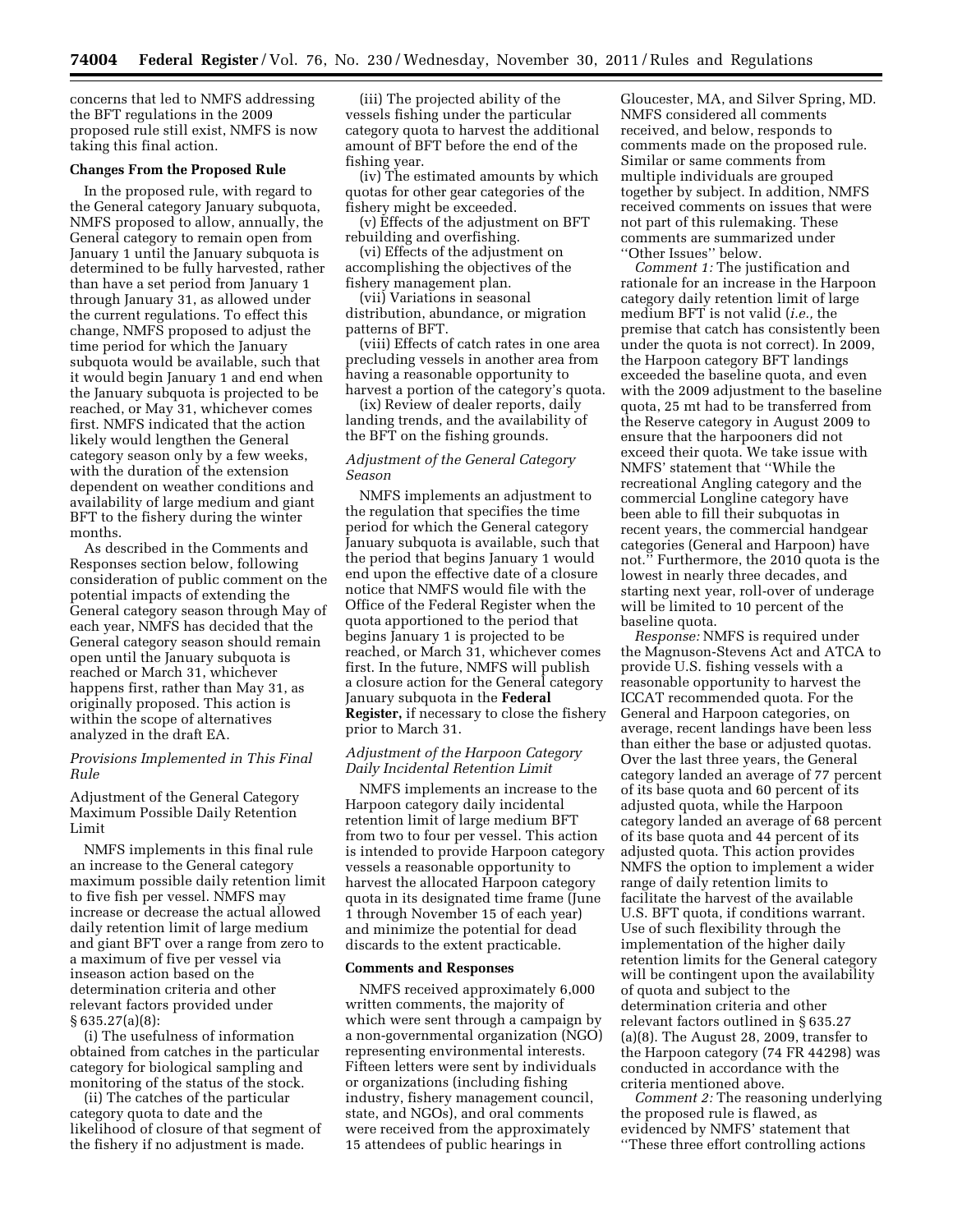would affect only when and where BFT mortality occurs, and not the magnitude.'' The measures are intended to facilitate the utilization of the U.S. quota, and will increase BFT fishing mortality in addition to affecting the timing and location of catch, and therefore NMFS should not implement the proposed measures.

*Response:* NMFS has determined that, when evaluating the effect of management measures, it is important to consider time scales as they relate to the action under consideration. Relevant scientific information, ICCAT recommendations (*e.g.,* quotas), and the Consolidated HMS FMP are structured principally on an annual basis. Although on a particular fishing day, a vessel may catch more or fewer BFT, the maximum fishing mortality is capped by the annual quota. This rule modifies neither the annual quota, nor the fishing mortality associated with that quota. Given the variability of the location of BFT, a higher daily retention limit may enable better alignment of catch with fish availability, while not increasing overall catch.

*Comment 3:* Even if catch is within the ICCAT established quota, that level of catch could lead to accelerated stock declines and further compromise the rebuilding program. NMFS should end overfishing and minimize bycatch. Limiting fishing mortality is even more important now that the Convention on International Trade in Endangered Species of Wild Fauna and Flora (CITES) opted not to prohibit international trade of BFT.

*Response:* NMFS agrees that limiting fishing mortality is important. NMFS does so within the limits of the ICCATrecommended quota and in implementing its Magnuson-Stevens Act and ATCA obligations. The 2011 U.S. quota is consistent with the current ICCAT recommended total allowable catch, which is expected to allow for continued BFT stock growth under both the low and high stock recruitment scenarios considered by ICCAT's Standing Committee on Research and Statistics (SCRS). NMFS implements numerous regulatory measures and collects commercial landings data on a daily basis to ensure available quotas are not exceeded. Using its inseason management authority, NMFS will be able to monitor and make adjustments to the commercial fishery in a timely manner (close to 'real time'), as commercial data are required to be submitted within 24 hours of landing. Although BFT was not listed under CITES in 2010, international trade is highly regulated consistent with ICCAT requirements.

*Comment 4:* Increasing the daily retention limit could have negative economic consequences as the flood of fish on the market would likely lower the ex-vessel price of the fish.

*Response:* NMFS believes it is unlikely that any potentially implemented increase in the BFT daily retention limit would have significant, negative economic impacts on the exvessel price. The price for BFT exported to Japan is dependent on a number of factors, including: Quality, size, and global supply of BFT at the time. Increased revenues would depend on availability of large medium and giant BFT to the fishery, as well as the daily retention limit set by NMFS through inseason action. In 2010, 404 trips (20 percent of successful trips) landed three large medium or giant BFT. If each of these 404 trips landed five large medium or giant BFT instead of three, a total of 808 additional fish would have been landed (over the course of the fishing year under a limit of five fish). If the General category retention limit were increased to five for any portion of the fishing year, this action also could have positive socioeconomic impacts by allowing vessels to extend their range while remaining profitable.

*Comment 5:* The General category should not have a retention limit. NMFS should implement Alternative A3 (elimination of the maximum daily retention limit).

*Response:* Retention limits for the General category are necessary to ensure that the General category landings do not exceed their allocated proportion of the U.S. quota established in the Consolidated HMS FMP. Furthermore, retention limits allow NMFS to distribute fishing opportunities both temporally and geographically, thereby ensuring fishing in one area does not preclude opportunities in other areas. For these reasons, NMFS is not implementing the commenter's recommendation.

*Comment 6:* Increasing the General category trip limit to five large medium or giants would allow vessels capable of fishing further offshore to take advantage of the opportunity to do so if market conditions and weather permit. The increase in maximum daily retention limit should allow additional flexibility and a more reasonable opportunity for the General category to catch its share of the U.S. quota. NMFS should also increase the daily retention of large medium BFT in the Harpoon category to four per vessel.

*Response:* In this final rule, NMFS implements an increase to the maximum possible General category BFT daily retention limit to five fish per

vessel as well as an increase to the daily incidental retention limit of large medium BFT from two to four per vessel. This action is intended to enable more thorough utilization of the available U.S. BFT quota for the General and Harpoon categories, minimize bycatch and bycatch mortality to the extent practicable, expand fishing opportunities for participants in the commercial winter General category fishery, and increase NMFS' flexibility for setting the General category retention limit depending on available quota.

*Comment 7:* The North Carolina Division of Marine Fisheries supports the proposed action to allow full access to the January subquota. The BFT fishery is very important to coastal North Carolina fishing communities during the winter months.

*Response:* The Agency is aware of the importance of the winter BFT fishery. NMFS agrees that enhanced access to the January subquota is warranted. Increasing access to the January subquota through March 31 will allow additional opportunities to harvest the available January subquota, reduce the potential for late spring gear conflict between fishery participants, and mitigate the potential impacts of any additional fishing effort during months previously unfished. This measure will provide participants in this region with an interest in harvesting BFT a reasonable opportunity to harvest the available quota consistent with the goals of the Consolidated HMS FMP.

*Comment 8:* NMFS should establish equal monthly General category time periods and subquotas (Alternative B3) rather than increasing the maximum retention limit to 5 fish (Alternative A2). The expanded seasonal opportunities of Alternative B3 far outweigh the benefits of high retention limits that often result in lower product quality and shorter seasons. Fishermen from all states would be equal and capable of traveling to wherever the BFT are. Alternative B3 does not discriminate between residents of different states, is fair and equitable to all such fishermen, is reasonably calculated to promote conservation, and does not allow any individuals, entities, or states to acquire an excessive share of BFT fishing privileges, as required by the Magnuson-Stevens Act.

*Response:* Alternative B3 (dividing the General category allocations equally between months) was not selected because the potential negative social and economic impacts outweigh the positive impacts and because NMFS believes the topic of quota allocation merits further consideration and analyses. The negative aspects of this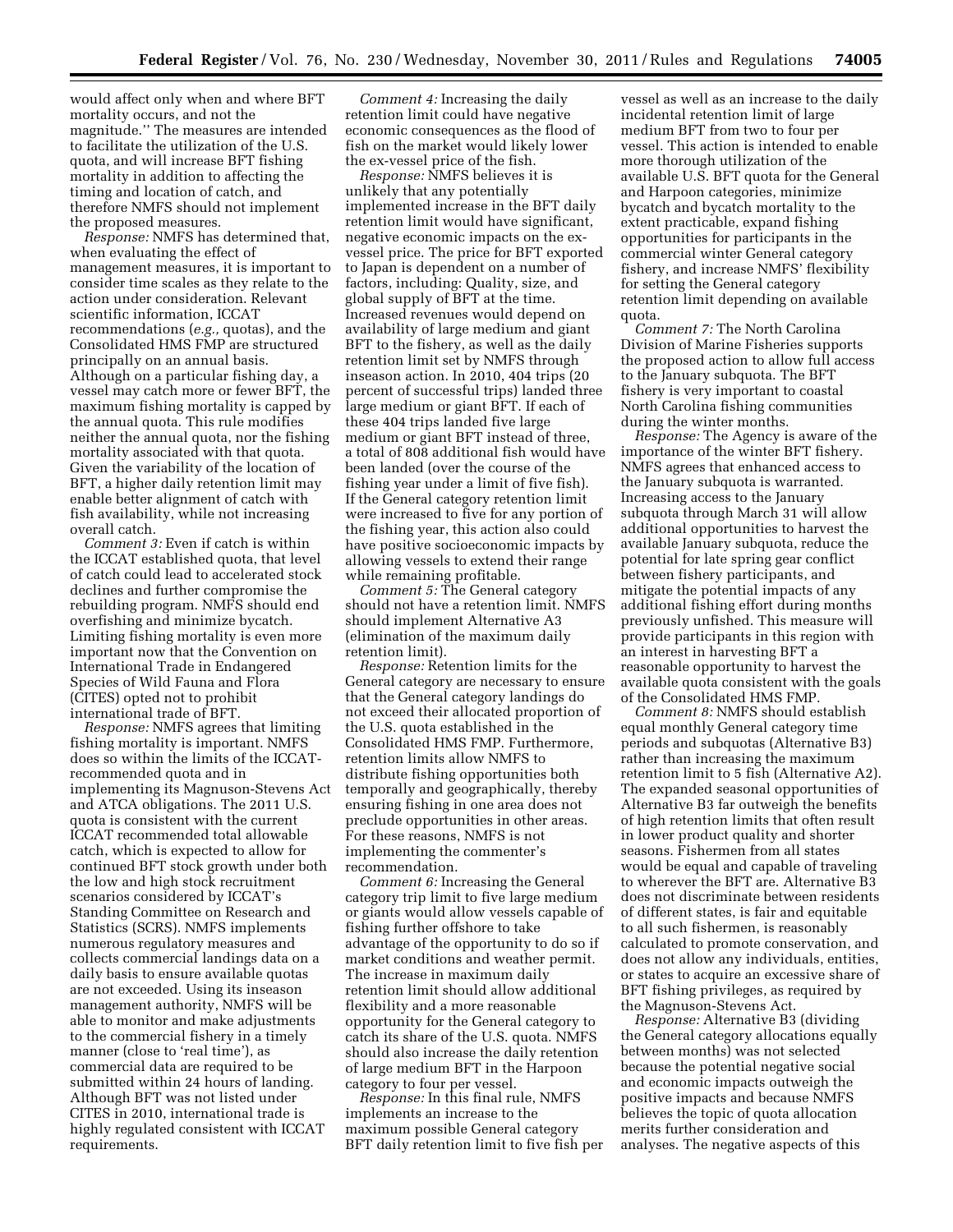alternative are the potential for gear conflicts and a derby fishery, as well as the potential for the historical geographic distribution of the fishery to be dramatically altered. Although this alternative would provide some stability to the fishery by establishing a known amount of quota that would be available at the first of each month, if catch rates are high in the early portion of the month, these quotas could be harvested rapidly and may lead to derby style fisheries on the first of each month. The preferred alternative (B2b) provides additional fishing opportunities within available quotas while acknowledging the traditional fishery. Current regulations do not preclude General category vessels from traveling from one area to another.

*Comment 9:* The characteristics of BFT foraging aggregations make them susceptible to high levels of fishing mortality. In some instances, the majority of an entire cohort can be taken in a spatially and temporally discrete region and period, respectively. A large number of General category vessels with an increased limit in the middle of a large and aggressively feeding group of BFT could result in near elimination of that group, potentially having widespread age and/or genetic impacts on the stock.

*Response:* NMFS manages the General category BFT fishery principally through the overall General category quota and time period subquotas. Assuming there is no significant change in the selectivity of the fishery, the action would be consistent with ICCAT recommendations and stock assessments.

*Comment 10:* Although allowing the General category January subquota to be fished through May 31 will likely extend the season by a month or less, based on recent mortality information and available quota, concerns remain that this action would infringe on the de facto time-area closure that currently exists from February 1 through May 31. The majority of fish available to the fishery during this period are off the coast of the mid-Atlantic, and recent research has shown that these fish are primarily adolescents, interspersed with mature western BFT on their way to the Gulf of Mexico to breed. This aggregation therefore has a high reproductive value because the fish are within a year or two of spawning, or even more importantly, are in the middle of their migration to the spawning ground, and warrant heightened protection. As immigration of eastern BFT has decreased due to overfishing in the Mediterranean Sea, there has likely been a shift in frequency

of the mid-Atlantic aggregation towards more fish of western origin. Increasing mortality in the region would therefore counter rebuilding of the western population.

*Response:* NMFS agrees with the commenter that the action would likely effectively lengthen the General category season by only a few weeks. The duration of the actual extension would depend on weather conditions and availability of large medium and giant BFT to the fishery during the winter months. NMFS has taken this comment into consideration and has modified the end date of the duration of access to the January subquota from May 31 to March 31. As indicated above, this is expected to mitigate any potential impacts to the species of any additional fishing effort during months previously unfished, as well as reduce the potential for late spring gear conflict between fishery participants (*i.e.,* if General category fishing activity continues through May while the Harpoon category must wait until June 1 to begin fishing).

### *Other Issues*

NMFS received comments on the issues outlined under the six subheadings below. These suggestions are beyond the scope of this rulemaking. However, NMFS is undertaking a comprehensive review of BFT management to determine whether existing management measures need to be adjusted more broadly to meet the multiple goals for the BFT fishery, and these issues may be considered through future actions.

# 1. Reduction of Minimum Size

NMFS should consider lowering the minimum fish size to 65 inches for the General and Harpoon categories. Lowering of the minimum size could be achieved in a resource neutral fashion with a modest transfer/sacrifice (possibly temporary, possibly permanent) of giant BFT quota to the medium category. It would still leave the United States with the largest minimum size of any ICCAT Contracting Party. Another commenter noted that the majority of available fish are currently 65 to 73 inches (curved fork length) and suggested that management should be modified to reflect this availability of smaller fish.

2. Modification of Pelagic Longline Trip Limits

NMFS should have increased the incidental pelagic longline trip limits to a maximum of five fish with a directed catch of 12,000 lb. As interactions with BFT increase over the next several

years, NMFS needs a plan for dealing with increased interactions in light of efforts to revitalize the pelagic longline fishery for swordfish.

3. Modification of Permit Category Restrictions and Quota Use

NMFS should allow vessels in the General and Charter Headboat categories the opportunity to participate in both the Angling category and General category on the same trip or fishing day. The conservative U.S. quotas protect the resource and the mandate of the Magnuson-Stevens Act and ATCA is to provide maximum opportunities to catch these quotas. NMFS also received comment that because of the current inactivity of at least two of the purse seine vessels, the associated purse seine quota should be used to account for pelagic longline discards and NMFS should allow increased incidental landings of BFT by longlines. NMFS should authorize the use of harpoon gear by Charter/Headboat category vessels when they do not have paying passengers onboard.

### 4. General Category Season

NMFS should reopen the General category fishery in May instead of June.

5. Elimination or Curtailment of the BFT Fishery

NMFS received comment that the entire BFT fishery should be closed, that pelagic longlining in the Gulf of Mexico should be prohibited at all times, or that pelagic longlining in the Gulf of Mexico should be prohibited during the spawning period (last week of April through first week of June), or from March to September.

# 6. Validity of Current Quota

NMFS received comment that evaluation of the proposed measures with respect to the current quotas would result in an incorrect conclusion, due to an underlying concern that the current quota is not valid, due to a retrospective pattern in the stock assessment. Specifically, the comment states that if the United States had been catching its quota in recent years, the western BFT biomass would be approximately 30 percent lower than its already depleted current level. It follows that this rule could lead to accelerated declines and compromise the ICCAT rebuilding program even more than it has already been compromised.

# **Classification**

The Assistant Administrator for Fisheries, NMFS, has determined that this final action is consistent with the Magnuson-Stevens Act, ATCA, and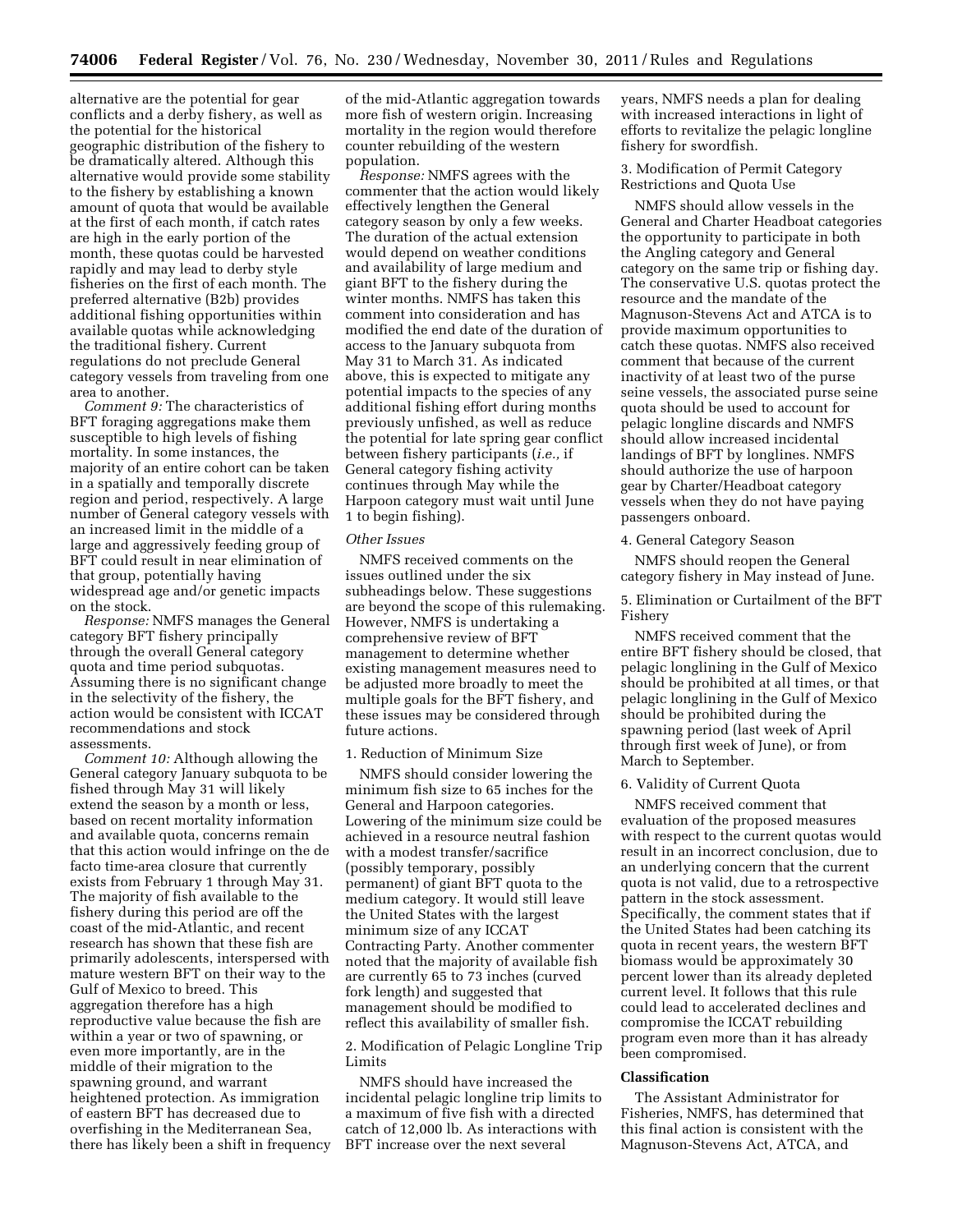other applicable law, and is necessary to achieve domestic management objectives under the Consolidated HMS FMP.

The Assistant Administrator for Fisheries (AA) finds good cause under 5 U.S.C. 553(d)(3) to waive the 30-day delay in effectiveness for this action. This wavier applies only to those provisions related to the General category fishery. This action would increase the General category maximum possible BFT daily retention limit from three to five fish (with limit adjustments to be executed via inseason actions as appropriate following consideration of determination criteria at § 635.27(a)(8)). It also increases NMFS' flexibility and range for setting the General category retention limit depending on available quota. This action would also extend the duration of time over which General category participants may fish the available General category January subquota, from January 1 through January 31 to January 1 through March 31 of each year. These provisions are consistent with ICCAT recommendations and the Consolidated HMS FMP and provide the General category BFT fishery with potential beneficial economic impacts. If these provisions are delayed to allow for the 30-day delay in implementation, the General category BFT fishery would open on January 1, 2012, but would be limited to the current January timeframe and retention limit range. This would prevent the fishery from fully realizing the economic benefits of this rule. For these reasons, the AA finds good cause to waive the 30-day delay in effectiveness.

This final rule has been determined to be not significant for purposes of Executive Order 12866.

In compliance with section 604 of the Regulatory Flexibility Act (RFA), a Final Regulatory Flexibility Analysis (FRFA) was prepared for this rule. The FRFA incorporates the Initial Regulatory Flexibility Analysis (IRFA), a summary of the significant issues raised by the public comments in response to the IRFA, and NMFS responses to those comments, and a summary of the analyses completed to support the action. The full FRFA and analysis of economic and ecological impacts are available from NMFS (see **ADDRESSES**). A summary of the FRFA follows.

In compliance with section 604(a)(1) of the RFA, the purpose of this rulemaking is, consistent with the Consolidated HMS FMP objectives, the Magnuson-Stevens Act, ATCA, and other applicable law, to adjust regulations for the BFT commercial handgear fisheries. This action is

intended to enable more thorough utilization of the available U.S. BFT quota for the General and Harpoon categories; minimize bycatch and bycatch mortality to the extent practicable; expand fishing opportunities for participants in the commercial winter General category fishery; and increase NMFS' flexibility for setting the General category retention limit depending on available quota.

Section 604(a)(2) of the RFA requires agencies to summarize significant issues raised by the public in response to the IRFA, a summary of the agency's assessment of such issues, and a statement of any changes made as a result of the comments.

NMFS received numerous comments on the proposed rule (74 FR 57128, November 4, 2009) during the comment period. A summary of these comments and the Agency's responses are included in Chapter 14 of the EA/RIR/ FRFA and are included in this final rule. Although NMFS did not receive comment specifically on the IRFA, NMFS received some comments expressing concern that increasing the General category daily retention limit could have negative economic consequences from oversupplying the market, which could result in lower exvessel prices. For more information, see comment #4 in the section entitled ''Comments and Responses.''

Section 604(a)(3) of the RFA requires agencies to provide an estimate of the number of small entities to which the rule would apply. The implementation of the ICCAT-recommended baseline annual U.S. BFT quota would apply to all participants in the Atlantic BFT fisheries, all of which are considered small entities, because they either had average annual receipts less than \$4.0 million for fish-harvesting, average annual receipts less than \$6.5 million for charter/party boats, 100 or fewer employees for wholesale dealers, or 500 or fewer employees for seafood processors. These are the Small Business Administration (SBA) size standards for defining a small versus large business entity in this industry. As shown in Table 7 of the EA/RIR/FRFA, for 2008 there were 9,871 vessels permitted to land and sell BFT under four commercial BFT quota categories (including charter/headboat vessels), with 4,721 vessels in the General category, 4,827 in the Charter/Headboat category, and 26 in the Harpoon category. For 2010, 8,052 vessels were permitted to land and sell BFT under four commercial BFT quota categories (including charter/headboat vessels), with 3,849 vessels in the General

category, 4,174 in the Charter/Headboat category, and 29 in the Harpoon category.

Under section 604(a)(4) of the RFA, agencies are required to describe any new reporting, record-keeping and other compliance requirements. The action does not contain any new collection of information, reporting, record keeping, or other compliance requirements.

Under section 604(a)(5) of the RFA, agencies are required to describe any alternatives to the rule which accomplish the stated objectives and which minimize any significant economic impacts. These impacts are discussed below and in Chapters 4 and 6 of the EA/RIR/FRFA. Additionally, the Regulatory Flexibility Act (5 U.S.C. 603 (c) (1)–(4)) lists four general categories of ''significant'' alternatives that would assist an agency in the development of significant alternatives. These categories of alternatives are: (1) Establishment of differing compliance or reporting requirements or timetables that take into account the resources available to small entities; (2) clarification, consolidation, or simplification of compliance and reporting requirements under the rule for such small entities; (3) use of performance rather than design standards; and (4) exemptions from coverage of the rule for small entities.

In order to meet the objectives of this rule, consistent with the Magnuson-Stevens Act, ATCA, and the ESA, NMFS cannot establish differing, or clarifications, consolidations, or simplifications to, compliance requirements for small entities or exempt small entities from compliance requirements. Thus, there are no alternatives discussed that fall under the first, third, and fourth categories described above. NMFS does not know of any performance or design standards that would satisfy the aforementioned objectives of this rulemaking while, concurrently, complying with the Magnuson-Stevens Act. As described below, NMFS analyzed several different alternatives in this rulemaking and provides rationale for identifying the preferred alternatives to achieve the desired objective. The FRFA assumes that each vessel within a category will have similar catch and gross revenues to show the relative impact of the action on vessels.

The alternatives considered and analyzed are described below. The IRFA indicated that in 2008, the annual gross revenues from the commercial BFT fishery were approximately \$5.0 million. The commercial quota categories and their 2008 gross revenues were General (\$4.0 million), Harpoon (\$313,781), Purse Seine (\$0), and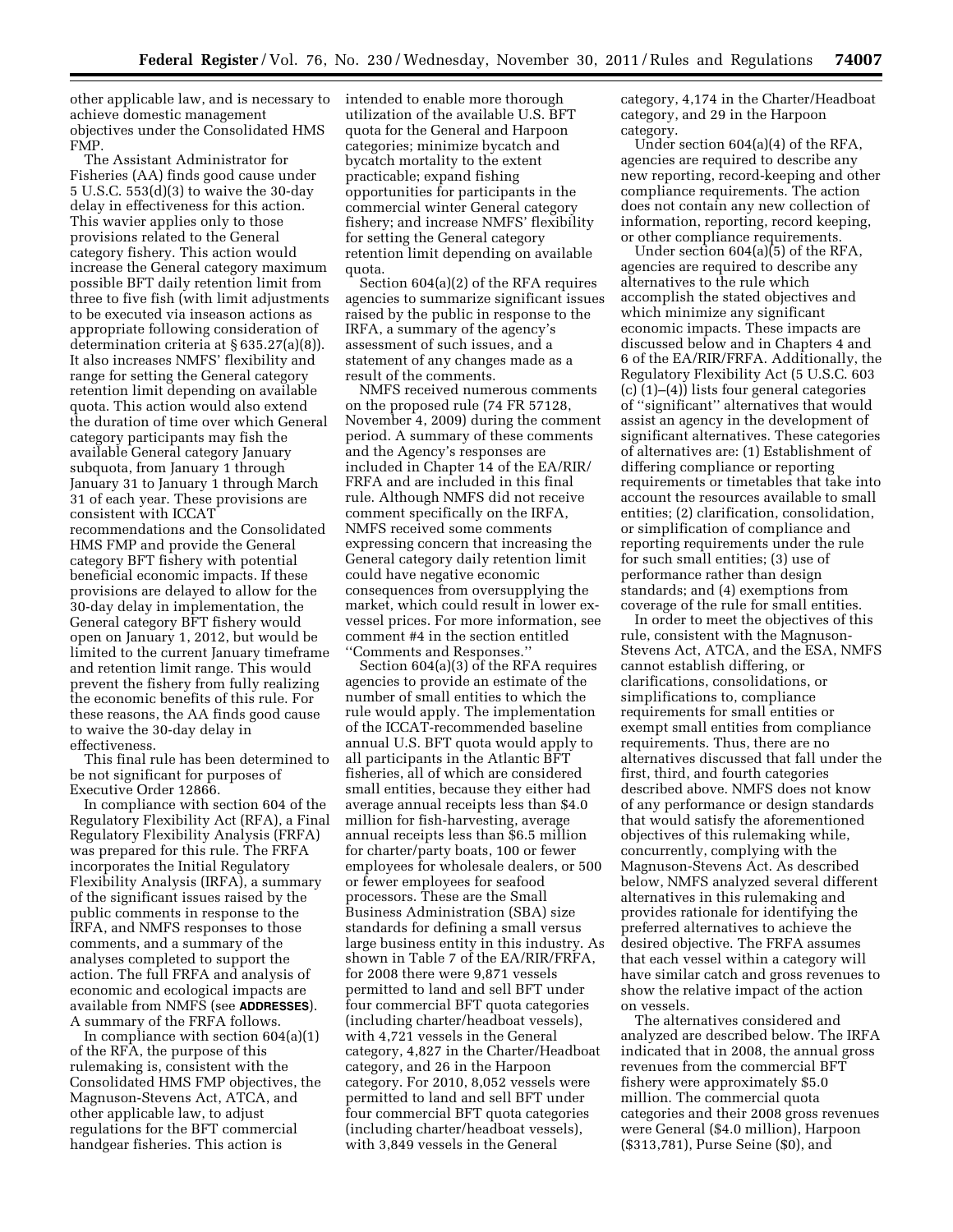Longline (\$722,016). Using data from 2010, the year for which the most recent, complete revenue data are available, the annual gross revenues from the commercial BFT fishery were approximately \$8.9 million. The commercial categories and their 2010 gross revenues are General (\$7.8 million), Harpoon (\$202,643), Purse Seine (\$0), and Longline (\$878,908).

### *General Category Maximum Daily Retention Limit*

Alternative A1, the status quo alternative, would maintain the current maximum daily retention limit of three large medium BFT. The status quo alternative could result in negative economic impacts to the extent that the daily retention limit may constrain large medium and giant BFT landings. The inability of the General category to land and sell its full allotted quota results in decreased optimum yield.

Alternative A2, an increase in the maximum possible daily retention limit to five fish per vessel, could have positive economic impacts if NMFS sets the daily retention limit to four or five fish via inseason action, due to the increased potential to land additional large medium and giant BFT rather than discarding fish in excess of the current maximum daily retention limit (*e.g.,* if a fourth commercial size BFT is caught in one day). The IRFA indicated that, based on 2008 data, ex-vessel revenues per trip could increase on average by approximately \$8,500 per active vessel  $(2 \text{ fish} \times \text{the } 2008 \text{ average fish weight of})$ 500 lb  $\times\$  \$8.44 General category exvessel average price/lb), depending on availability of large medium and giant BFT to the fishery. Using 2010 data, exvessel revenues per trip could increase on average by approximately \$5,250 per active vessel (2 fish  $\times$  the 2010 average fish weight of 379  $\rm{lb} \times $6.93$  General category ex-vessel average price/lb), depending on availability of large medium and giant BFT to the fishery. Allowing a higher maximum daily retention limit could also reduce the trip costs per fish landed, and thus improve profitability of trips when additional fish are available. Alternative A2 is the preferred alternative, as it would increase opportunities for General and Charter/Headboat category vessels within the General category quota, which is set consistent with ICCAT recommendations and the Consolidated HMS FMP.

Alternative A3, elimination of the maximum daily retention limit, would have positive economic impacts associated with the increased potential to land all large medium and giant BFT in excess of the current maximum daily retention limit rather than discarding them. Although this alternative would provide the most positive economic impacts, it is not preferred because of the potential negative ecological impact of a relatively large potential increase in BFT mortality, including undersized fish.

### *General Category Season*

Under Alternative B1, the status quo alternative, the General category season would end on January 31 of each fishing year or when the General category January subquota is harvested, whichever happens first. Under this alternative, NMFS anticipates neutral impacts on General and Charter/ Headboat category vessels.

Under both Alternative B2, as proposed, and preferred Alternative B2b, which would allow the General category to remain open until the date NMFS determines that the available January subquota has been reached (or is projected to be reached) or March 31, whichever happens first, NMFS anticipates that overall economic impacts of this alternative to the General category and Charter/Headboat BFT fishery as a whole would be neutral since the same overall amount of the General category quota would be landed and the value of the General category quota would not be changed. However, General category fishermen in the southern region (more than 1,000 vessels) would be positively affected by this alternative as it would allow increased opportunities to land and sell BFT commercially and increased utilization of existing investment in gear and equipment, especially if quota is still available for harvest after January 31.

Under Alternative B3, which would establish a January through December General category season and establish 12 equal monthly General category time periods and subquotas (of 8.3 percent each), resulting impacts would be mixed, but positive overall. Winter fishery participants would benefit from increased opportunities to harvest large medium and giant BFT, if available, during the months of February through March. General category and Charter/ Headboat category participants in the New England area, or those participants that pursue BFT in the summer months, might experience some adverse economic impacts due to the shift in quota to the earlier (winter) portion of the season. However, these effects would be mitigated by the effects of the carrying forward of unharvested quota from one time period to the next. This is not the preferred alternative at this time as NMFS believes the topic of

quota allocation merits further consideration and analyses.

# *Harpoon Category Daily Incidental Retention Limit*

Alternative C1, the status quo alternative, would maintain the current incidental daily retention limit of two large medium BFT. The status quo alternative could result in negative economic impacts to the extent that the incidental limit constrains large medium BFT landings. The inability of the Harpoon category to land and sell its full allotted quota results in decreased optimum yield.

Alternative C2, an increase in the incidental daily retention limit to four large medium BFT, would have positive economic impacts associated with the increased potential to land additional large medium BFT rather than discarding fish in excess of the current incidental limit (*e.g.,* if a third large medium is caught while pursuing giant BFT). The IRFA indicated that, based on 2008 data, ex-vessel revenues per trip could increase on average by approximately \$4,600 per active vessel  $(2 \text{ fish} \times \text{the } 2008 \text{ average Harpoon})$ category fish weight of 360 lb  $\times$  \$6.36 Harpoon category ex-vessel average price/lb), depending on availability of large medium BFT to the fishery. Using 2010 data, ex-vessel revenues per trip could increase on average by approximately \$3,000 per active vessel  $(2$  fish  $\times$  the 2010 average Harpoon category fish weight of 260 lb  $\times$  \$5.75 Harpoon category ex-vessel average price/lb), depending on availability of large medium BFT to the fishery. Allowing a higher daily incidental retention limit could also reduce the trip costs per fish landed, and thus improve profitability of trips when additional fish are available. Alternative C2 is the preferred alternative as it would increase opportunities for Harpoon category vessels to land the Harpoon category quota while balancing concerns regarding BFT stock health.

Alternative C3, elimination of the incidental limit, would have positive economic impacts associated with the increased potential to land all large medium BFT in excess of the current incidental limit rather than discarding them. Although this alternative would provide the most positive economic impacts, it is not preferred because of the potential negative ecological impact of a relatively large potential increase in large medium BFT mortality.

Section 212 of the Small Business Regulatory Enforcement Fairness Act of 1996 states that, for each rule or group of related rules for which an agency is required to prepare a FRFA, the agency